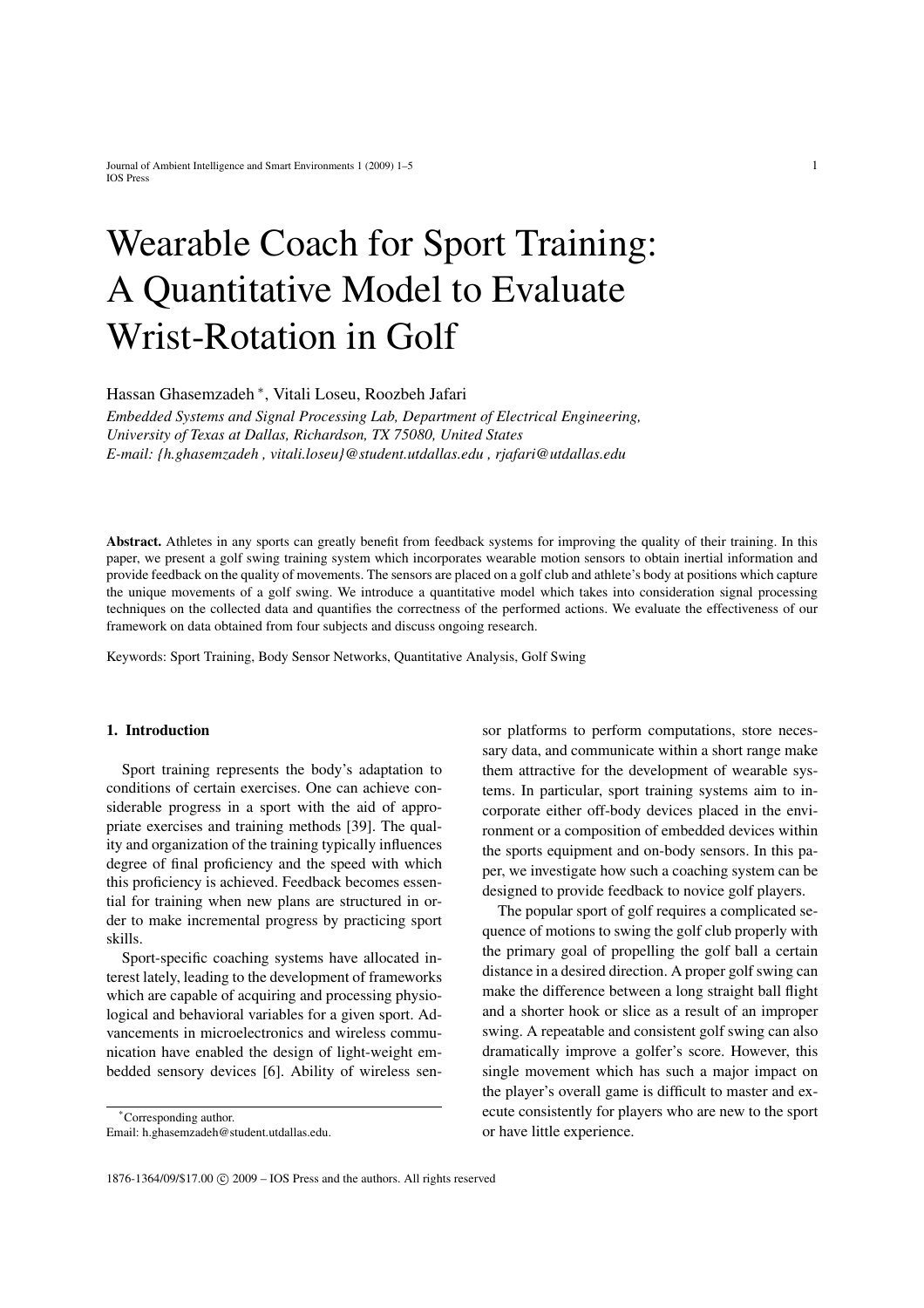To make matters worse, certain variables, such as which club is used, where the player wants to place the ball on the golf course, and the current wind conditions cause how the swing is executed from one swing to the next. To resolve all of these complications, players who are serious about their game seek out instructors, golf instructional books, or other training aids to help them to obtain the "perfect" golf swing. These players can potentially benefit from wearable coaching systems where information on the quality of the performed swing can be provided in real-time. Such a system must be mobile to be usable at the location where the sport takes place.

In this paper, we describe a system that qualitatively analyzes the golf driver swing using a body sensor network (BSN). We describe the design requirements and the information processing flow for a golf swing training system capable of detecting mistakes new players make in executing a good golf swing. Our system is developed to assess the quality of a golf swing with respect to incorrect movements. Wrist rotation is among most common mistakes in golf, which causes the ball to fly either to the right or left of the target line. We place embedded sensor nodes on the player's upper body and the golf club to monitor the acceleration and angular velocities of those points during the swing. The system can be used to assist the player in developing a correct swing in four major segments of golf swing: takeaway, backswing, downswing and follow-through. The sensor nodes collect data for the sequence of actions in a swing which is then preprocessed locally to facilitate subsequent in-network operations. The data is then sent to a base-station for further analysis. At the base station, the quality of each segment is expressed as the amount of deviations from target line. Our experiments demonstrate that our system is capable of quantifying a golf swing with respect to wrist rotation. This information can then be provided as feedback to the player to help them pinpoint which parts of their swing may need practice. This information can also help the player determine if any improvement was achieved.

### 2. Preliminaries

In order to effectively analyze performance of a golfer, a precise understanding of the complicated movements involved in the golf swing is required. We use a typical model of the golf swing which splits a complete swing into several major parts [21], [40], [17]. The model helps in determining significant factors of improper actions. In the following, we present our model of the swing along with common mistakes that lead to a bad swing.

# *2.1. Golf Swing Model*

A full swing is a complex motion of the body aimed at accelerating the club at great speed. The motion starts at an initial position, referred to as the address position, followed by the swing. A golf swing can be divided into smaller segments. Our sport training system is based on a golf swing model which considers a full swing composed of four major segments: takeaway, backswing, downswing, and follow-through [17]. *Takeaway* starts as the first movement after the address position and ends when the club is approximately parallel to the target line and at waist level. The *backswing* follows the takeaway and continues until the golf club is lifted to its highest point behind the player. Following this is the *downswing* in which the club is brought back down to hit the ball. After impact with the ball, the *follow-through* motion brings the club to its stopping point in front of the player. These segments are demonstrated in Fig. 1.

The choice of the aforementioned model simplifies evaluation of the movement by breaking a complex motion into less complicated actions. It further enables more precise analysis of the actions by reporting the quality of each individual part of the swing. Furthermore, the data obtained by our system verifies that each segment can be specified by particular patterns in the signal. We will provide the evidence later in this paper.

#### *2.2. Fundamental Guidelines*

For a golf player to develop a sound swing, it is required to know principles that are essential to building a prefect swing. Applying these fundamental guidelines helps individual golfers improve their proficiency by learning how to establish positions as well as how to adjust those parts of the swing that is not fundamentally correct. The goal in achieving a perfect swing is to hit the ball squarely and straight [36]. This would also give the golfer maximum distance. Consequently, it is important to investigate actions that prevent development of a perfect swing. According to the literature, there are two kinds of common mistakes new players make resulting in a poor shot [8]: *wrist rotation* and *out-of-plane* movements. In this study, we focus on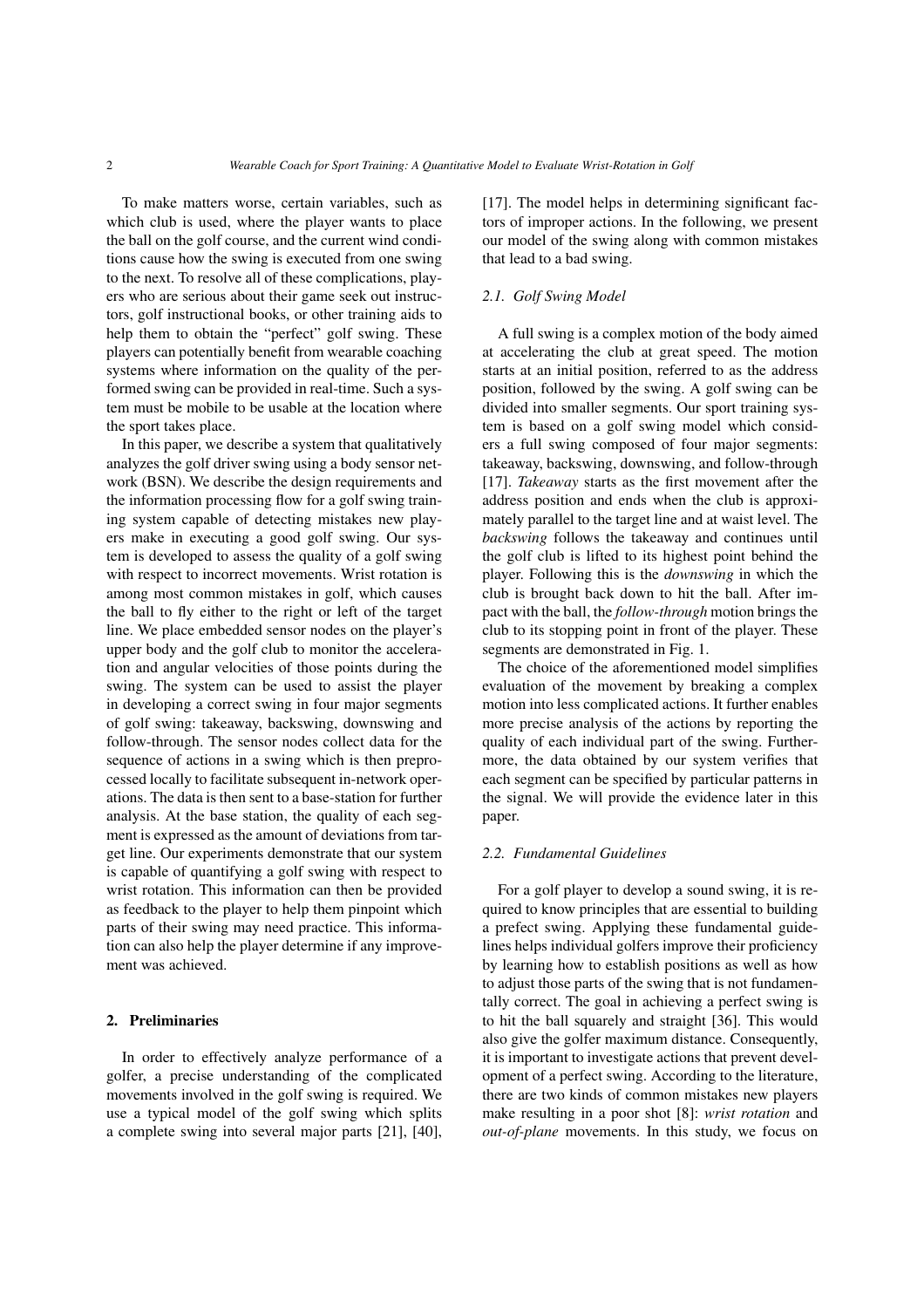

Fig. 1. Golf swing as a four phase motion

evaluating golf swing in terms of the angle of wrist rotation. However, we make our experiments highly controlled to prevent introducing effects of other mistakes, e.g. out-of-plane movements, in our results. Wrist rotation occurs when the player rotates the wrists clockwise or counterclockwise resulting in the golf club to become "open" or "closed," respectively. This can happen during any segment of the swing. The result is that at impact, the golf ball will go either to the right or the left of the target line. Hitting the ball with an open clubface will cause the ball to fly to the right of the target line (slice), while hitting the ball with a closed clubface will cause the ball to fly to the left of the target line (hook). Both of these outcomes are highly undesirable when playing a game and result from the rotation of the wrist.



Fig. 2. Swing plane  $<sup>1</sup>$ </sup>

The second common swing mistake is out-of-plane movement. The golf swing plane is defined by the plane which contains the line created by the golf club at address and the target line. This is demonstrated in Fig. 2. A swing is considered an in-plane swing if the swing, including takeaway, backswing, downswing, and follow-through, remains on a plane at the address position [8]. Out-of-plane movements can happen during any segment of the swing. They can be due to several important movements and postures including over-bending the elbows, raising the arms too high, not raising the arms enough, and bending the wrists among others. Each of these actions has a different effect on the outcome of the swing. In general, outof-plane movements cause the ball to leave the target line, but more importantly, they reduce strength of the swing resulting in a weak impact and shorter driving distance.

#### 3. System Architecture

We use a BSN consisting of several sensor units placed on the body and the golf club to capture the physical movements of the golf swing. Each sensor node, also called a mote, is equipped with a customdesigned sensor board consisting of several inertial sensors as shown in Fig. 3. We use the TelosB mote which is commercially available from  $XBow(\mathbb{R})$ . The mote has a microcontroller for processing and storage, and a radio for communication. Embedded with our custom-designed sensor board, a tri-axial accelerometer and a bi-axial gyroscope are interfaced with the mote platform. The mote and the sensor board are powered by a Li-Ion battery integrated with each node.



Fig. 3. Custom-designed sensor board attached to a mote

Our body-worn sensor nodes are placed on the upper body and arms to capture significant motions during the swing [5]. The movements of the golf club are

<sup>1</sup> Swing plane image is courtesy of http://thebestpaintersintown.com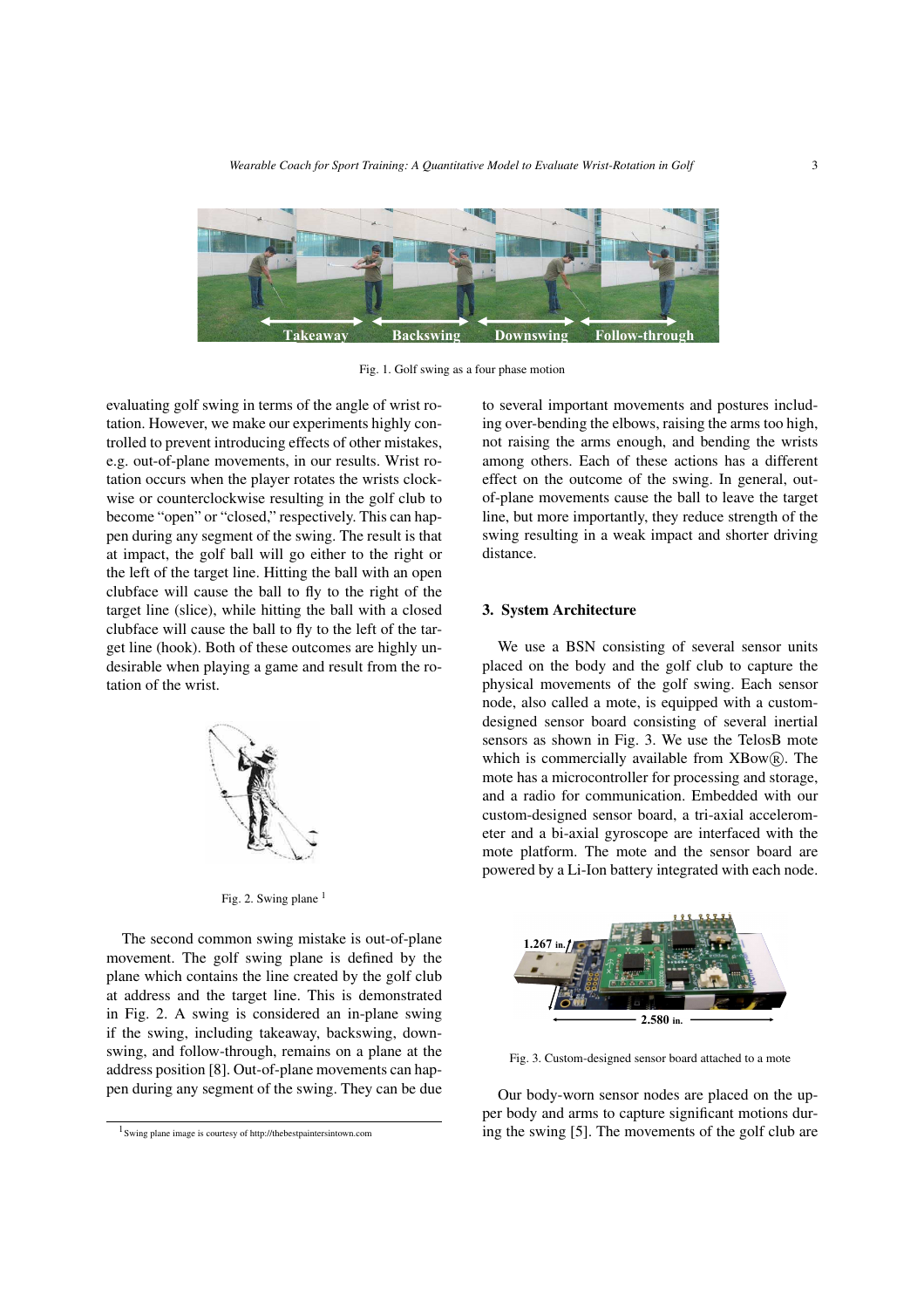captured by the two nodes attached to the club. This configuration ensures that the system captures inertial information associated with the major parts of the body involved in the golf swing. We placed two nodes on the golf club (one near the club head and another near the grip, as shown in Fig. 4), one on the right wrist, one on the left arm, and one on the back at waist level. We will demonstrate effectiveness of this sensor setup through our experiments. The optimal sensor configuration, including the best senor placement and smallest set of sensors required for our system, is not investigated in this paper.



Fig. 4. Experimental subject and processing nodes with motion sensors

The processing unit of each node samples sensor readings at 50Hz. This tentative sampling rate is experimentally chosen to provide sufficient resolution while compensating for bandwidth constraints of our sensor platform. We will investigate more efficient rates later in this paper. Each sensor node can perform local processing on the inertial data and transmit the result wirelessly to a base-station. The base-station can be either another mote or a PDA which collects local information from all other nodes, performs final processing, and provides the user with a feedback on the quality of the swing.

# 4. Signal Processing

Our model for assessing quality of golf swings aims to utilize processing capability of each sensor node and combine local information obtained from all sensor nodes to achieve a measure of quality. This process consists of several steps as illustrated in Fig. 5 and explained below.

The *preprocessing* consists of *filtering* and *segmentation* to facilitate subsequent operations without losing relevant information. The data collected at each sensor node is locally filtered. We use a five-point moving average filter to reduce the effect of noise. The number of points used to average the signal is experimentally chosen to maintain sharp step response while a smooth output signal can be obtained. For segmentation, we determine parts of the signal that represent swing segments. That is, each signal segment corresponds to one of takeaway, backswing, downswing and follow-through. Currently, we perform this process manually to avoid introducing errors by automatic segmentation. We take advantage of video which captures experimental procedure to perform fine-grain manual segmentation. This video is specifically used in our prototype to isolate and identify segments of the golf swing.

In *feature extraction*, an exhaustive set of features is considered to ensure capturing as much useful information as possible for each movement segment. We extract an exhaustive set of time-domain features including statistical and morphological features. Each statistical feature is a mathematical function taken over a complete segment. Morphological features, however, are calculated from *m* uniformly distributed samples over a complete segment.

The *quantitative model* performs further analysis on the features extracted from all sensor nodes in order to obtain a quality metric. The quality of each segment of a golf swing can be measured with respect to different criteria. Examples of such criteria include the amount of wrist rotation and how out of plane a swing is. We develop our model for quantifying golf swings with respect to several criteria. Our model employs *feature conditioning* techniques to refine features contributing to the quality of the swing. Although the exhaustive set of features maintains relevant information on the quality the swing, it contains relatively large number of redundant features. On the other hand, curse of dimensionality [9] is an impediment for our system as our sensor nodes are constrained in terms of computational capabilities, communication bandwidth and memory. A high dimensional feature space requires more bandwidth for transmission and more computation for quality analysis. Furthermore, quality of a golf swing with respect to each criterion can be expressed by certain properties of the physical movement. Therefore, specific tools are required to extract such attributes from the signal. We use several signal processing techniques including PCA (*Principal Component Analysis*) and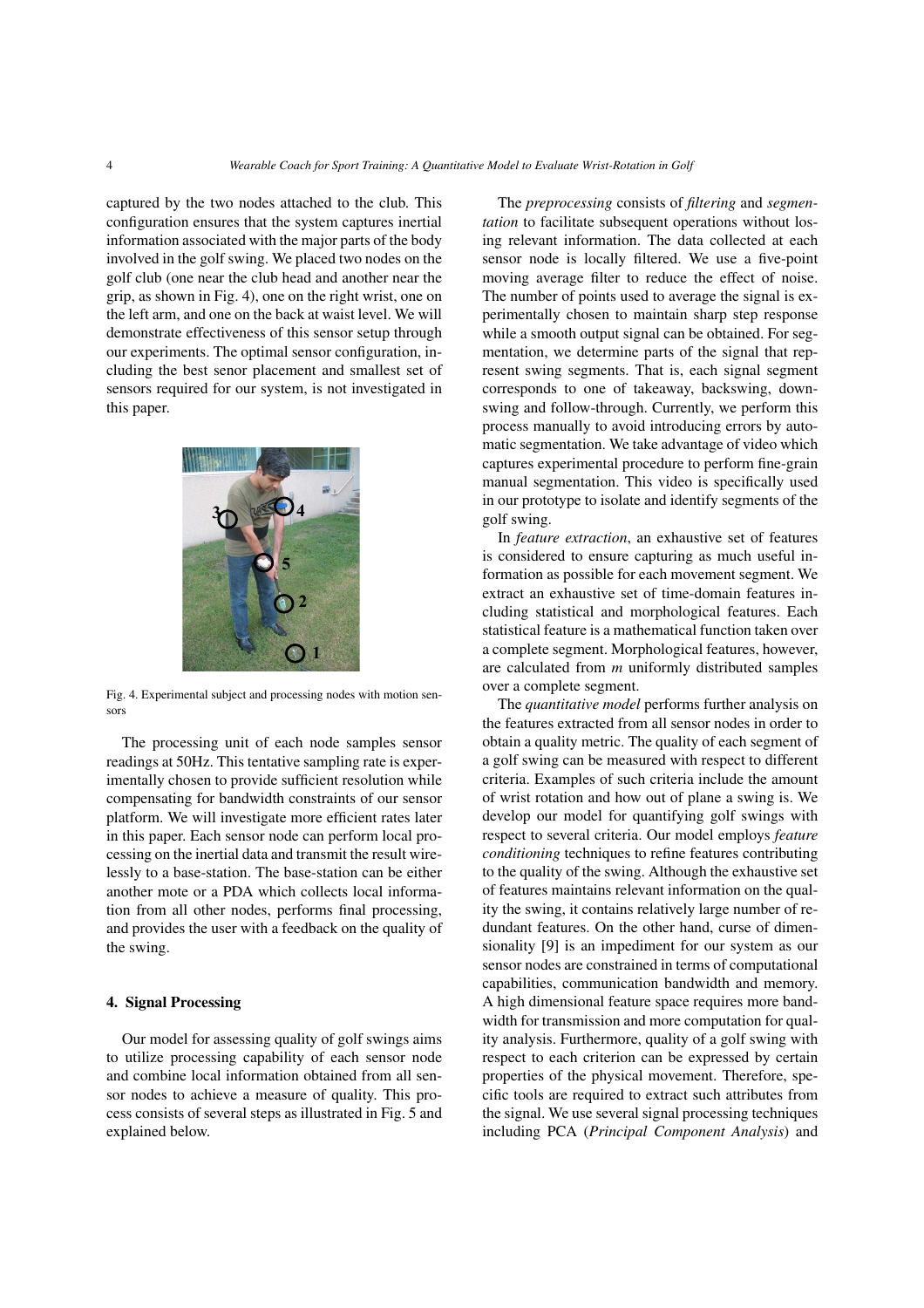Fig. 5. Signal processing blocks for quality analysis of golf swings

LDA (*Local Discriminant Analysis*) to obtain significant information with respect to each criterion.

#### 5. Quantitative Model

Our technique of quality analysis takes advantage of linear projection methods traditionally used in the field of signal processing and pattern recognition [11]. The intuition behind this model is that the quality of the golf swing with respect to a specific criterion is proportional to the quality of physical movement. That is, the deviation of the swing should be linearly related to our quality metric. When assessing the system with respect to special criterion, e.g. wrist rotation, the degree of improperness can be exclusively quantified by a subset of features. Our technique aims to find features that are unique for each particular target quality metric and maintain linearity of that metric. Inspired by linear methods of LDA and PCA, we build a quality measure for every given criterion by further processing of features as illustrated in Fig. 6.

The set of features extracted from observations across the network are fed to the data fusion block to form a higher dimensional feature space. Let  $F_1$ ,  $F_2$ ,  $\ldots$ ,  $F_n$  be feature vectors of size  $N \times m$  obtained from sensor nodes  $\{1, 2, \ldots, n\}$  where N denotes the number of observations and m represents the number of features. The new feature vector F has a size of  $N \times M$ where  $M = n \times m$ .

PCA [19], known as an effective dimension reduction techniques [41], aims to replace the original features with a new set of variables that can be ranked in the order of their importance. The first few principal components account for those projections of the feature space that provide most of the information in the data. This technique is widely used for dimension reduction where a high-dimension dataset is replaced with a new dataset with fewer features. The resulting projections are given by  $C = [C_1, \ldots, C_L]$  where each new feature  $C_i$ , called a *principal component*, can be expressed by a linear combination of original features  $[f_1, \ldots, f_M]$ :

$$
C_i = a_{i1}f_1 + a_{i2}f_2 + \dots + a_{iM}f_M
$$
  
\n
$$
\forall i \in \{1, ..., L\}
$$
 (1)

where  $a_{ij}$  are determined by eigenvalue decomposition on the original feature space.

LDA [11], used for both classification and dimension reduction, is characterized as trace optimization on scatter matrices [27]. The technique aims to maximize the between-class scatter while minimizing within-class scatter. It selects the feature vectors given by

$$
D = \underset{D}{\text{arg max}} \, trace\left(\frac{D^T S_b D}{D^T S_w D}\right) \tag{2}
$$

where  $S_b$  denotes the between-class scatter matrix and  $S_w$  represents within-class scatter matrix. Classical LDA suffers from Small Sample Size (SSS) [34] problem, that results in singularity of the within-class scatter matrix. One way to overcome the singularity of  $S_w$ is to use PCA to reduce the dimension of the original dataset before applying LDA. The technique is known as subspace LDA [42]. We use this method to refine the feature space prior to using LDA. We set the number of principal components, L, fed to the LDA block to



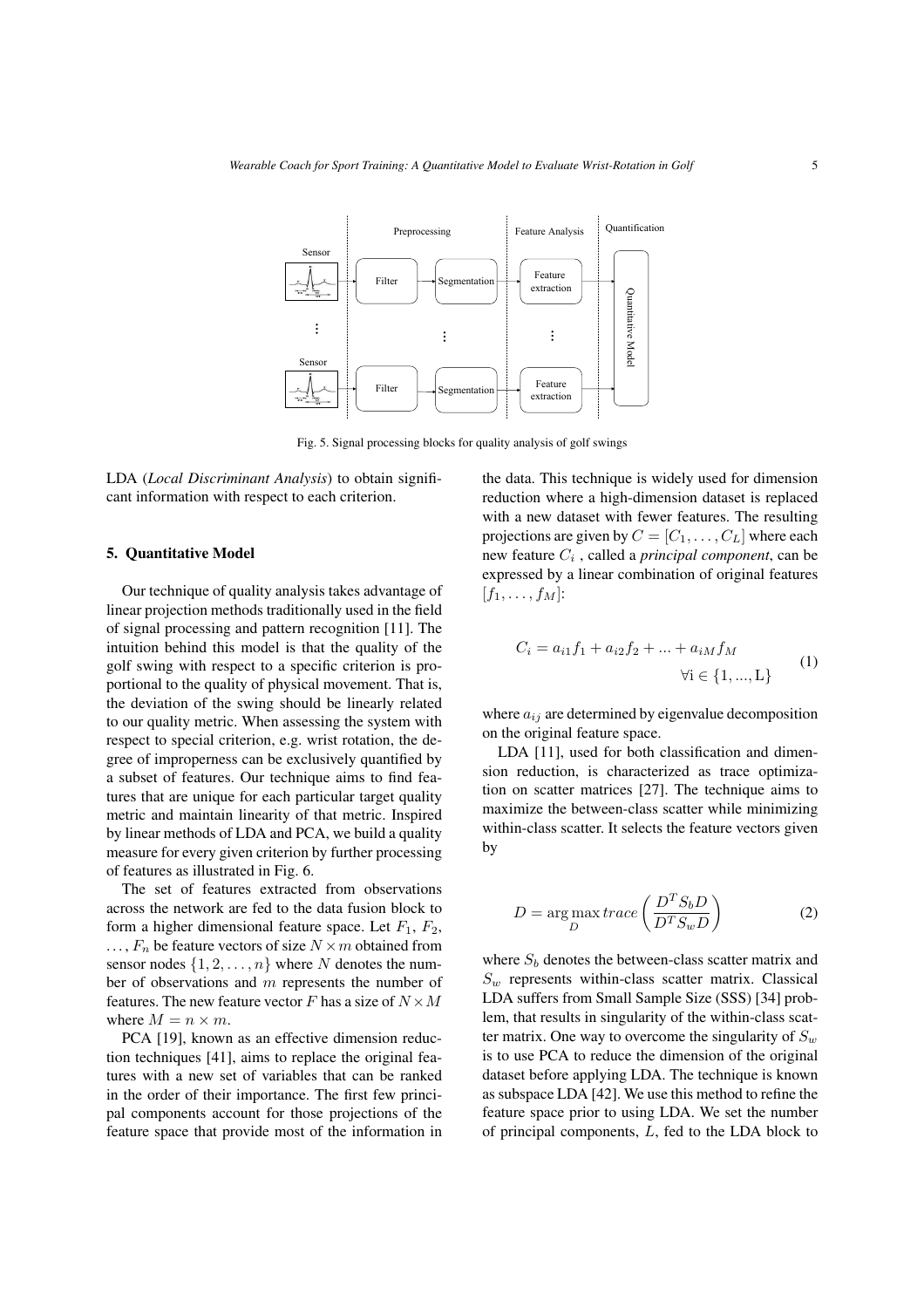

Fig. 6. Building quantitative model

be equal to the rank of the between-class scatter matrix  $S_w$ .

Let X be a given dataset of size  $N \times M$  where N is the number of observations and  $M$  is the number of features. For every criterion for which our system tends to build a qualitative model, we assume that the dataset is divided into k groups  $g_1, g_2, \ldots, g_k$  each accounts for a particular degree of quality with respect to the given type of bad swing. The reduced feature space C which has a size of  $N \times L$  is applied to the LDA module to obtain  $k - 1$  projections. The projections  $D = [D_1, \ldots, D_{k-1}]$  from LDA, also called discriminant functions, give directions that maximize the distance between different groups and minimize distances between trials within each group.

$$
D_i = b_{i1}C_1 + b_{i2}C_2 + \dots + b_{ik-1}C_{k-1}
$$
  

$$
\forall i \in \{1, ..., k-1\}
$$
 (3)

Although the first projection obtained from LDA provides maximum discrimination, the groups may partially overlap if only this projection is considered as our evaluation metric. To take maximum discrimination into consideration, we build a regression model according to the LDA projections. This model is given by (4).

$$
y_i = \beta_0 + \sum_{j=1}^{k=1} (\beta_j D_{ij} + \alpha_j D_{ij}^2) + \varepsilon_i
$$
  
(4)  

$$
i = \{1, ..., N\}
$$

where the dependent variable  $y_i$  is a linear combination of parameters  $\beta_{ij}$  and  $\alpha_{ij}$ , and dependent variables  $D_{ij}$  refer to the discriminant function  $D_i$  associated with  $i - th$  observation.

The qualitative model can be tested by computing various statistics that measure the difference between the predicted values,  $\hat{y}_i$ , and the expected values,  $y_i$ . The Root Mean Squared Error (RMSE) and Mean Absolute Error (MAE) are among most common statistics used to evaluate the overall quality of a regression model. RMSE is the square root of the average squared distance of data point from the fitted line and is given by

$$
RMSE = \sqrt{\frac{1}{N} \sum_{j=1}^{N} (y_i - \widehat{y}_i)^2}
$$
 (5)

where N denotes cardinality of the validation set. MAE is the average of the absolute value of the residuals and is given by

$$
MAE = \frac{1}{N} \sum_{j=1}^{N} |y_i - \widehat{y}_i|
$$
\n(6)

#### 6. Quantitative Analysis for Wrist Rotation

In this section, we investigate quality measure with respect to the wrist rotation. We find a linear projection of feature space that monotonically changes while the angle of rotation varies. This projection is obtained by LDA and is fed to a regression model to quantify the degree of improperness of movement. The system requires a dataset with trials obtained from several variations of the wrist rotation. Swings performed for each variation are required to account for consistent physical movements. That is, within each group  $g_i$ , the trials should have the same degree of wrist rotation while different groups exclusively differ with respect to the rotation. This would imply the need for a highly controlled experimental environment. Therefore, we use a home swing trainer [31] [16] which helps to maintain an in-plane swing. The device has a rigid rod with one end mounted on the wall and the other end on which the golf club slides as shown in Fig. 7. The rod and the club are connected at one end as illustrated in Fig. 7.a where the club can rotate along its axis. We modified the club to ensure that it was fixed about its axis during every trial. This makes our experiments even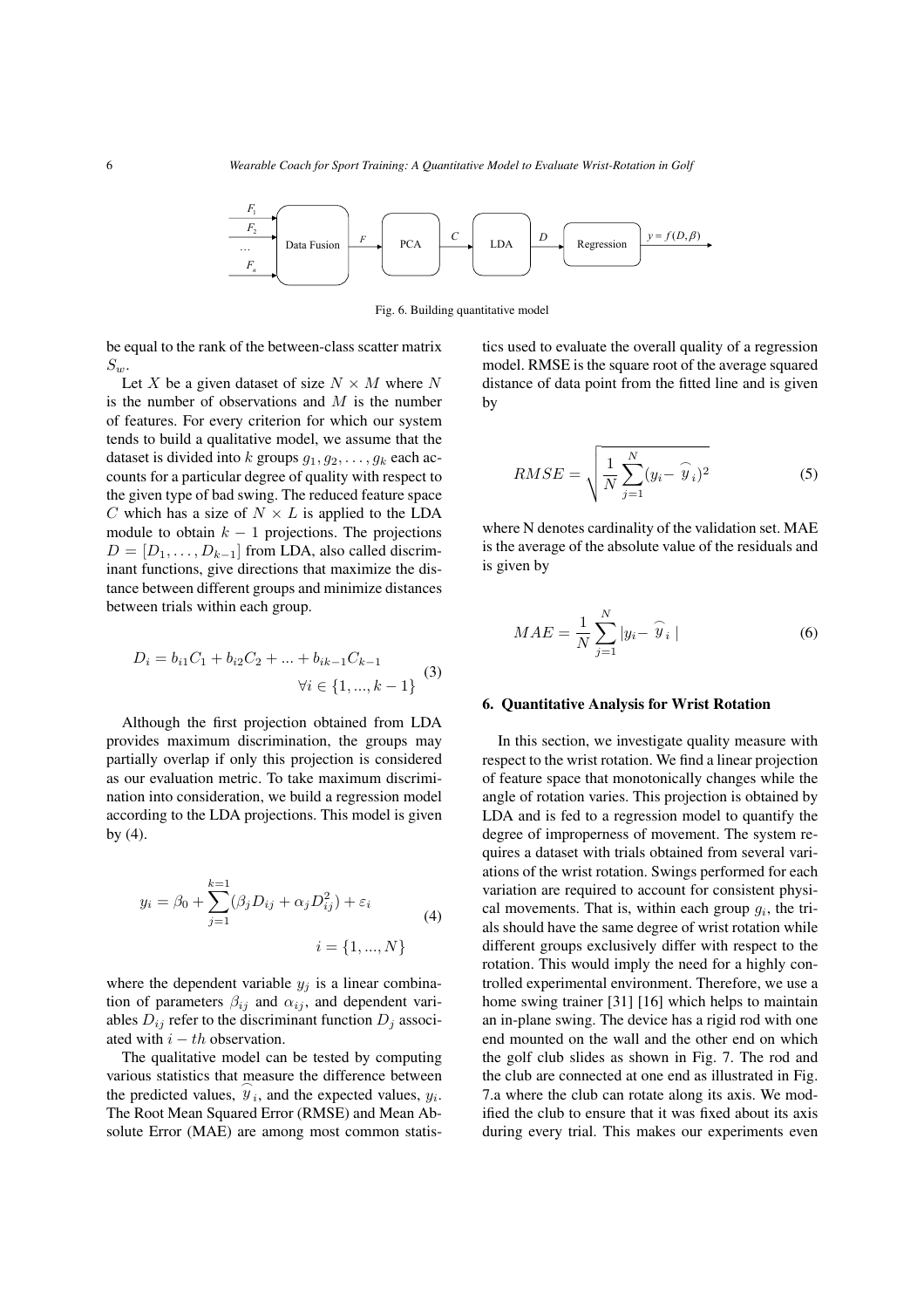

Fig. 7. Experimental setup for wrist-rotation

more controlled because the amount of wrist rotation remains consistent provided that the subject maintains a steady grip throughout each trial. The club is marked at both head and grip sides to depict the angle of rotation. Hence, by placing sensor nodes at locations associated with angles, a consistent angular wrist rotation is maintained.

An extremely important requirement in building our model is to restrict each trial to a specific type of bad swing. The experimental setup for the wrist rotation, as shown in Fig. 7.b, keeps all segments of a swing within the same plane resulting in maintaining an inplane swing. This ensures that different trials can differ only in the amount of the wrist rotation. The resulting model then will be able to quantify incorrect swings in terms of angular rotation. In reality, however, several types of mistakes can be made independently by the golfer, each of which must be quantified using individual models. Integrating evaluation of mistakes other than wrist rotation into our existing model is a problem that we will investigate in the future.

To build the quantitative model for wrist rotation,  $N$  number of observations associated with  $k$  different variations of wrist rotation are required. The data collected for  $k$  angles form a dataset of groups  $g_1, g_2, \ldots, g_k$ . The LDA projection can be derived as described previously. Finally, the parameters of a linear regression are calculated based on N values of the discriminant functions introduced by LDA.

#### 7. Experimental Verification

In this section, we describe our methods of data collection, model generation and validation to provide feedback on the quality of movements with respect to wrist rotation.

# *7.1. Experimental Procedure*

We conducted our experiments to express the quality of the golf swing with respect to the wrist rotation. The experiments were conducted on three male subjects and one female subject all aged between 20 and 35. Each of the subjects wore three on-body sensors. In addition, two sensor nodes were placed on the golf club: one on the club head and one on the grip as shown in Fig. 4. The subjects were asked to perform the golf swing ten times for each of the variations listed in Table 1.

Table 1

| <b>Experimental movements</b> |       |                                  |  |  |  |  |  |  |
|-------------------------------|-------|----------------------------------|--|--|--|--|--|--|
| No.                           | Angle | <b>Description</b>               |  |  |  |  |  |  |
| 1                             | 0     | Perfect Swing                    |  |  |  |  |  |  |
| $\overline{c}$                | $+20$ | Twenty degrees clockwise         |  |  |  |  |  |  |
| 3                             | $+40$ | Forty degrees clockwise          |  |  |  |  |  |  |
| 4                             | $+60$ | Sixty degrees clockwise          |  |  |  |  |  |  |
| 5                             | $+80$ | Eighty degrees clockwise         |  |  |  |  |  |  |
| 6                             | $-20$ | Twenty degrees counter clockwise |  |  |  |  |  |  |
| 7                             | $-40$ | Forty degrees counter clockwise  |  |  |  |  |  |  |
| 8                             | $-60$ | Sixty degrees counter clockwise  |  |  |  |  |  |  |
| 9                             | -80   | Eighty degrees counter clockwise |  |  |  |  |  |  |

Our subjects performed swings after first addressing the ball with  $20^{\circ}$ ,  $40^{\circ}$ ,  $60^{\circ}$  and  $80^{\circ}$  clockwise and counter-clockwise rotation of the wrists. Each subject also performed a perfect golf swing that has no wrist rotation or out-of-plane movements. For each movement, the amount of wrist rotation was controlled by fixing the location of the nodes placed on the golf club. The subjects must grip the club aligned with the nodes on the club. They were asked to keep their wrist fixed throughout the movements. This allows the system to control the swing plane while achieving consistent angles in different segments of the swing. All of the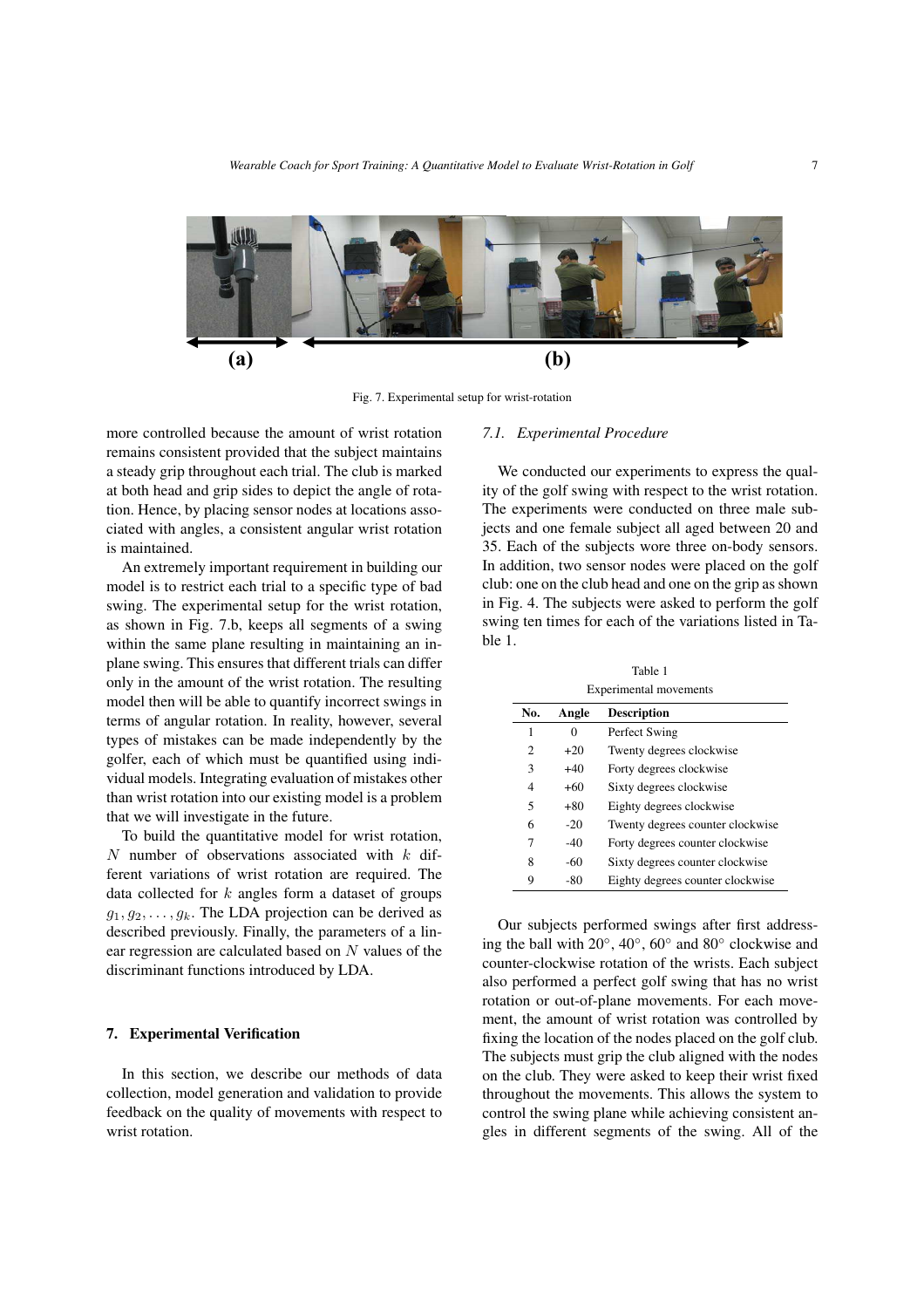swings were performed in the absence of a golf ball. The subjects were also asked to perform the swings at a specified speed for experimental consistency.

Table 2 Statistical and morphological features

| Symbol           | <b>Description</b>                       |  |  |
|------------------|------------------------------------------|--|--|
| Amp              | Different between maximum amplitude      |  |  |
|                  | and mean of signal segment               |  |  |
| Med              | Median value of signal segment           |  |  |
| Min              | Minimum value of signal segment          |  |  |
| Max              | Maximum amplitude of signal segment      |  |  |
| Mean             | Mean value of signal segment             |  |  |
| P <sub>2</sub> P | Peak-to-Peak amplitude of signal segment |  |  |
| Var              | Variance of signal segment               |  |  |
| Std              | Standard deviation of signal segment     |  |  |
| <b>RMS</b>       | Root Mean Square of signal segment       |  |  |
| S <sub>2</sub> E | Start-to-End value of signal segment     |  |  |
| Slope            | First derivative of signal segment       |  |  |
| V                | Value of morphological point             |  |  |
| T                | Time of morphological point              |  |  |
| dx               | First derivative                         |  |  |
| d2x              | Second derivative                        |  |  |
|                  |                                          |  |  |

An extra mote was connected to a laptop via USB port to collect data from all sensor nodes. The data was collected using our tool developed in MATLAB. We followed the procedure for data collection, preprocessing, feature extraction, model generation, and validation as described previously. We processed collected data offline using our tools developed in MATLAB.

#### *7.2. Quantification Results*

For each trial, the data collected from four subjects was first preprocessed using a five-point moving average filter to remove the effect of noise. Each trial was divided into four major segments consisting of takeaway, backswing, downswing and follow-through. The manual segmentation was performed with the help of the video recorded during data collection. An exhaustive set of features was extracted from each segment. The features include statistical and morphological features as shown in Table 2 in which the first eleven features represent statistical features obtained from each signal segment, and the next four features are morphological features extracted from ten evenly distributed samples over each segment. We used 50% of the trials for the training to build our quantitative model, and the rest to evaluate performance of the model.

For each of the major segments, a separate quantitative model was built. The features extracted from five sensors (x,y,z accelerometer, and x,y gyroscope) formed a 215-dimensional feature space for each sensor node. Data fusion was used to combine features from all sensor nodes to form a 1075 dimensional feature space which was used for subsequent processing. The features were fed to the PCA block for dimension reduction. Only a small number of principal components obtained from PCA were used to find LDA projections. The number of principal components was set to the rank of the within-class scatter matrix.

Given nine different groups of wrist rotation, LDA creates eight discriminant functions in the form of linear combinations of the input. In Fig. 8 we illustrate projections of the training trials using the first two dimensions for takeaway, backswing, downswing and follow-through. The group 1 indicated by green color corresponds to perfect swings while red represented by groups 2, 3 . . . 5 and magenta colors annotated by 6, 7 . . . 9 show clockwise and counter clockwise rotations respectively. These figures demonstrate the effectiveness of our technique in distinguishing different variations of the wrist rotation. Furthermore, the graphs would clearly describe the angular rotation.

The projections obtained by applying LDA were used to build a linear regression as described previously. We used the validation set to measure the degree of wrist rotation based on the model acquired. The values of error in terms of RMSE and MAE are shown in Table 3 and Table 4 respectively. In overall, the amount of root mean squared error was 15.5, 10.7, 8.9 and 9.1 for takeaway (TA), backswing (BS), downswing (DS) and follow-through (FT) respectively. The overall value of absolute mean error was reported as 9.2, 7.7, 6.6 and 6.5 degrees for TA, BS, DS and FT respectively which introduces an average error of less than 10 degrees for all segments.

# *7.3. Frequency Adjustment*

Throughout our experiments, we used a sampling frequency of 50Hz which provides good resolution in capturing motions of golf swing. Reducing the sampling frequency can potentially reduce the complexity of processing. However, over-reduction may eliminate important details of the signal. In an effort to address this issue, we further adjusted our sampling rate with respect to the performance of our model. Recall the performance of our model expressed in terms of RMSE and MAE, our adjustment process tends to find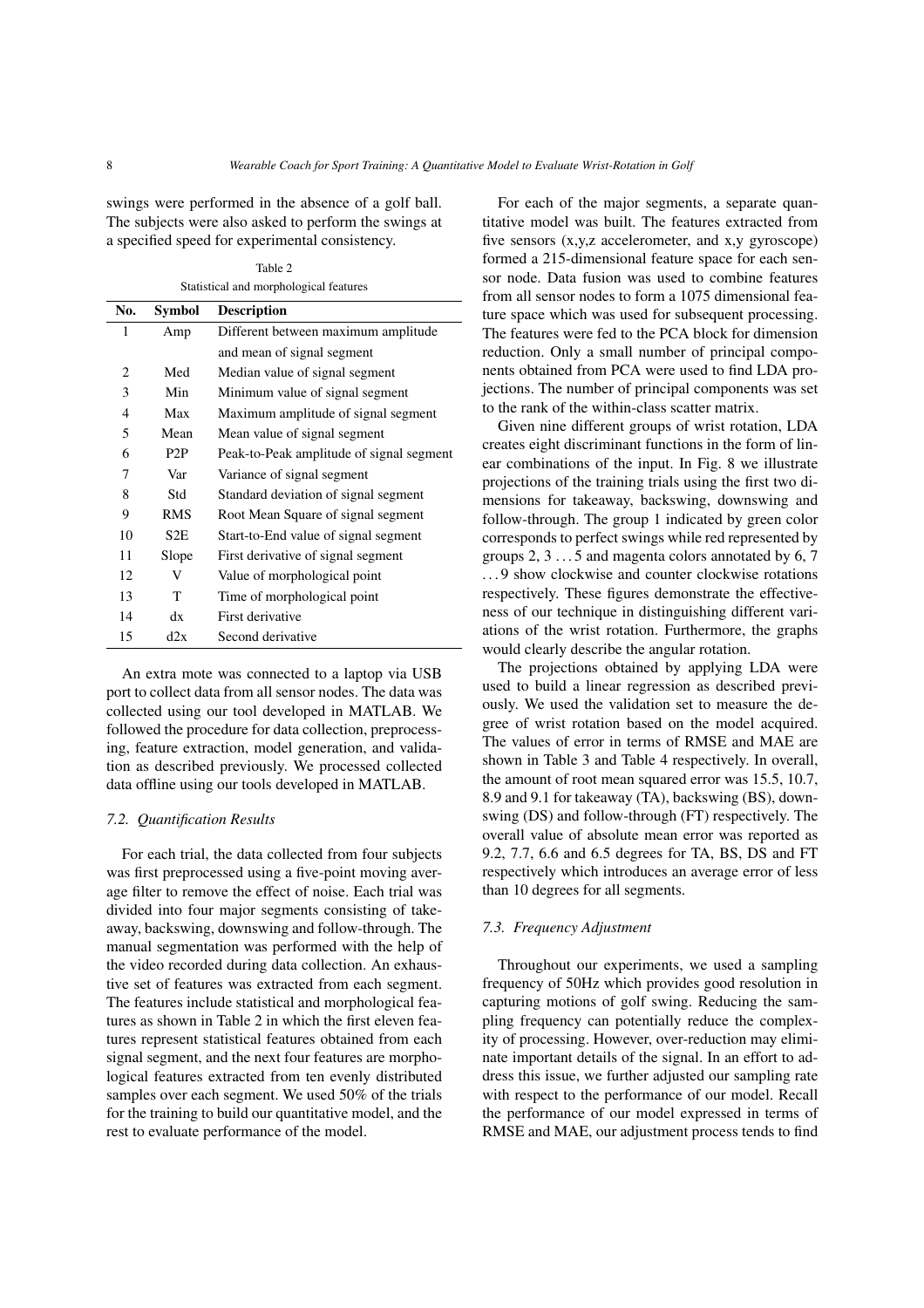

Fig. 8. Projection of training trials for different swing segments using LDA

| Table 3                                  |      |           |      |      |  |  |  |  |
|------------------------------------------|------|-----------|------|------|--|--|--|--|
| RMSE values for different swing segments |      |           |      |      |  |  |  |  |
| Group                                    | TA   | <b>BS</b> | DS   | FT   |  |  |  |  |
| g1                                       | 8.3  | 6.1       | 5.0  | 7.4  |  |  |  |  |
| g2                                       | 13.8 | 14.8      | 15.4 | 7.3  |  |  |  |  |
| g3                                       | 30.9 | 8.1       | 5.8  | 6.4  |  |  |  |  |
| g4                                       | 12.8 | 10.4      | 4.9  | 11.6 |  |  |  |  |
| g5                                       | 19.5 | 15.0      | 9.8  | 11.6 |  |  |  |  |
| g6                                       | 8.5  | 7.3       | 7.1  | 5.6  |  |  |  |  |
| g7                                       | 13.5 | 8.6       | 7.9  | 11.4 |  |  |  |  |
| g8                                       | 12.0 | 7.6       | 9.9  | 7.0  |  |  |  |  |
| g9                                       | 5.6  | 13.6      | 9.7  | 10.9 |  |  |  |  |
| Overall                                  | 15.5 | 10.7      | 8.9  | 9.1  |  |  |  |  |

a minimum sampling frequency that maintains approximately similar performance to 50Hz.

For the purpose of frequency adjustment, we measured RMSE and MAE errors for different sampling frequencies between 5Hz and 50Hz. The results are illustrated in Fig. 9 and Fig. 10. For each segment, the error remained almost constant beyond certain frequency. This threshold varied from one segment to an-

| MAE values for different swing segments |      |      |      |     |  |  |  |
|-----------------------------------------|------|------|------|-----|--|--|--|
| Group                                   | TA   | BS   | DS   | FТ  |  |  |  |
| g1                                      | 5.7  | 5.0  | 4.5  | 7.0 |  |  |  |
| g2                                      | 12.3 | 10.7 | 10.8 | 5.4 |  |  |  |
| g3                                      | 14.3 | 5.8  | 4.6  | 5.0 |  |  |  |
| g4                                      | 10.9 | 8.0  | 4.3  | 9.3 |  |  |  |
| g5                                      | 16.3 | 12.1 | 8.0  | 8.3 |  |  |  |
| g6                                      | 6.9  | 5.2  | 5.7  | 3.8 |  |  |  |
| g7                                      | 9.9  | 7.0  | 6.9  | 6.8 |  |  |  |
| g8                                      | 9.5  | 6.0  | 7.4  | 5.6 |  |  |  |
| g9                                      | 4.5  | 9.6  | 7.3  | 8.3 |  |  |  |
| Overall                                 | 9.2  | 7.7  | 6.6  | 6.5 |  |  |  |

Table 4

other. The lowest threshold was obtained for takeaway (10Hz) and the highest frequency belonged to downswing and follow-through (30Hz). The difference between minimum sampling frequencies is mainly a factor of changes in speed of swing motions from one segment to another. According to the analysis performed using high speed cine-films of tournament professionals [8], the golf club can move four times faster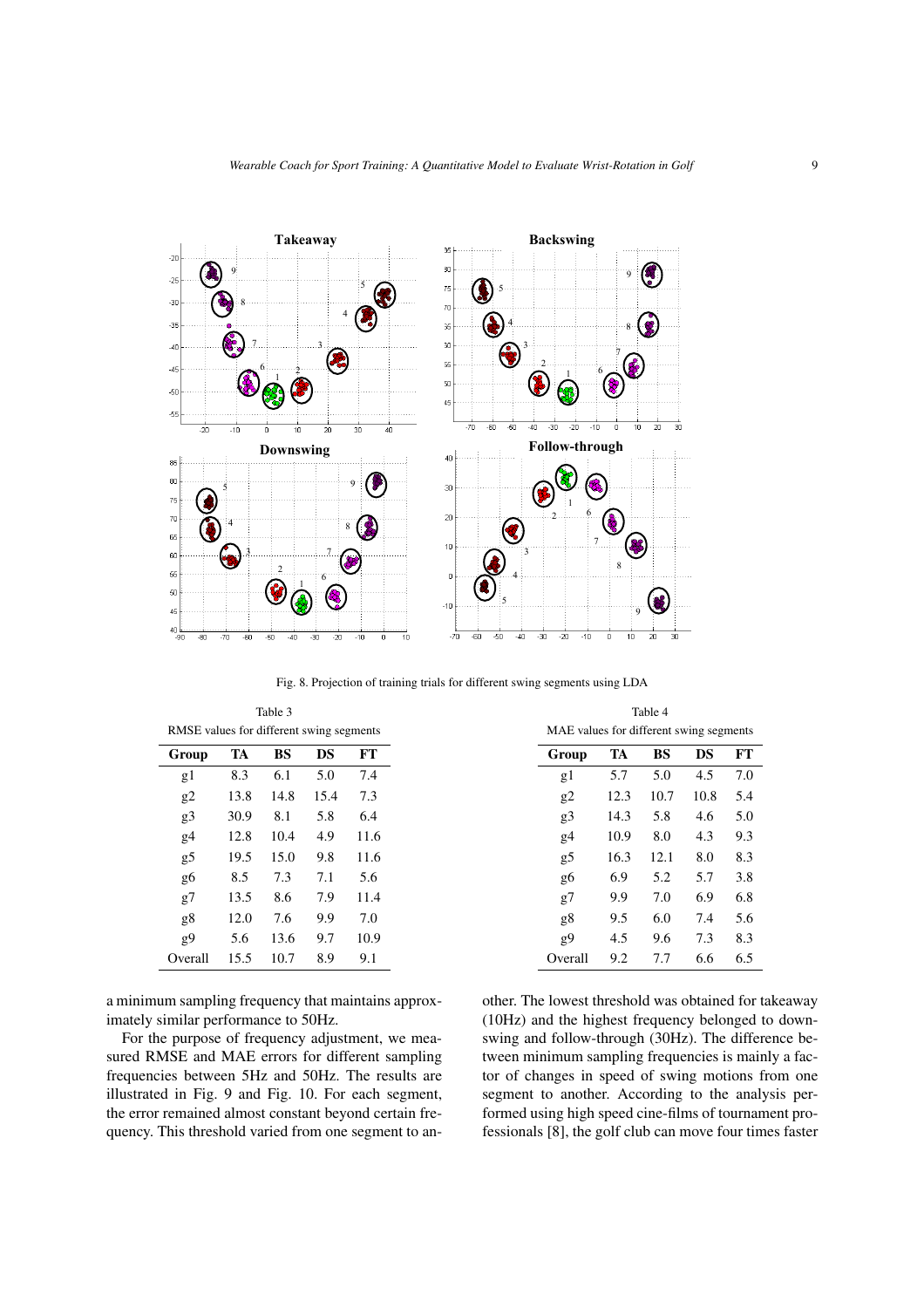

Fig. 9. Root mean squared error vs. sampling frequency for different segments



Fig. 10. Mean absolute error vs. sampling frequency for different swing segments

during downswing than it usually does during takeaway and backswing. As a result, faster motions require higher sampling frequencies to ensure the collected data has acceptable resolution. Considering the worst case (i.e. frequency required for downswing and follow-through), our system allows a frequency of 30Hz while maintaining the same amount of error as reported at 50Hz.

#### 8. Related Work

Use of inertial sensors in BSNs is motivated by biomedical applications such as fall detection, gait analysis, sport medicine and balance assessment, and has received much attention during recent years. Authors in [18], [13], [12], and citeghasemzadeh2009eei introduce a framework for human action recognition using motion sensors. They integrate on-body sensors including accelerometers and gyroscopes in a wireless sensor network to classify physical movements. In [4], Barnes et al. perform a preliminary study on the effectiveness of body sensor networks for locomotion monitoring. Logan et al. report the results of a study on activity recognition using different types of sensory devices, including built-in wired sensors, RFID tags, and wireless motion sensors [28]. Maithe et al. [29] use a tri-axial accelerometer mounted on the waist to recognize basic daily movements using a hierarchical classification scheme. A pattern recognition technique for evaluating the performance of the human postural control system using inertial and EMG sensors is presented in [33].

Advances in technology has enabled design of sports feedback systems which accelerate training by providing students with information regarding mistakes made during practice. In [35], Spelmezan et al. present an on-body wireless sensor platform for realtime snowboard training. They deploy inertial sensor, bend sensors and force-sensitive resistors along with communication facilities in a wireless network to capture and analyze rider's motion and posture on the snowboard. Kwon et al. [25] develop a motion training system by integrating on-body accelerometer and motion capture data to detect human action and provide visual feedback in real-time. In [23], a motion capture system is used to design a virtual baseball batting training system where batter swings the bat toward a virtual ball rendered over a screen. The trajectory of the swing is then used to provide qualitative results. Golnalez et al. [15] and Alvarez et al. [1] study the problem of step estimation which is an important issue in designing coaching systems. Despite their successful development of sports training systems, unique complexities in the golf movements make the aforementioned techniques inappropriate for a golf swing trainer.

A variety of golf swing analysis aids have become popular recently, making use of technologies such as high-speed photography, inertial sensors, and motion capture using magnetic, radio frequency, or ultrasonic markers. These systems can incorporate either devices placed in the sports environment [38] [20] or sensors embedded within the sports equipment and human body [40] [3]. In [38], Urtasun et al define a temporal motion model that allows them to accurately extract 3D golf swing motion from a single camera while no markers are required to be placed on the subject.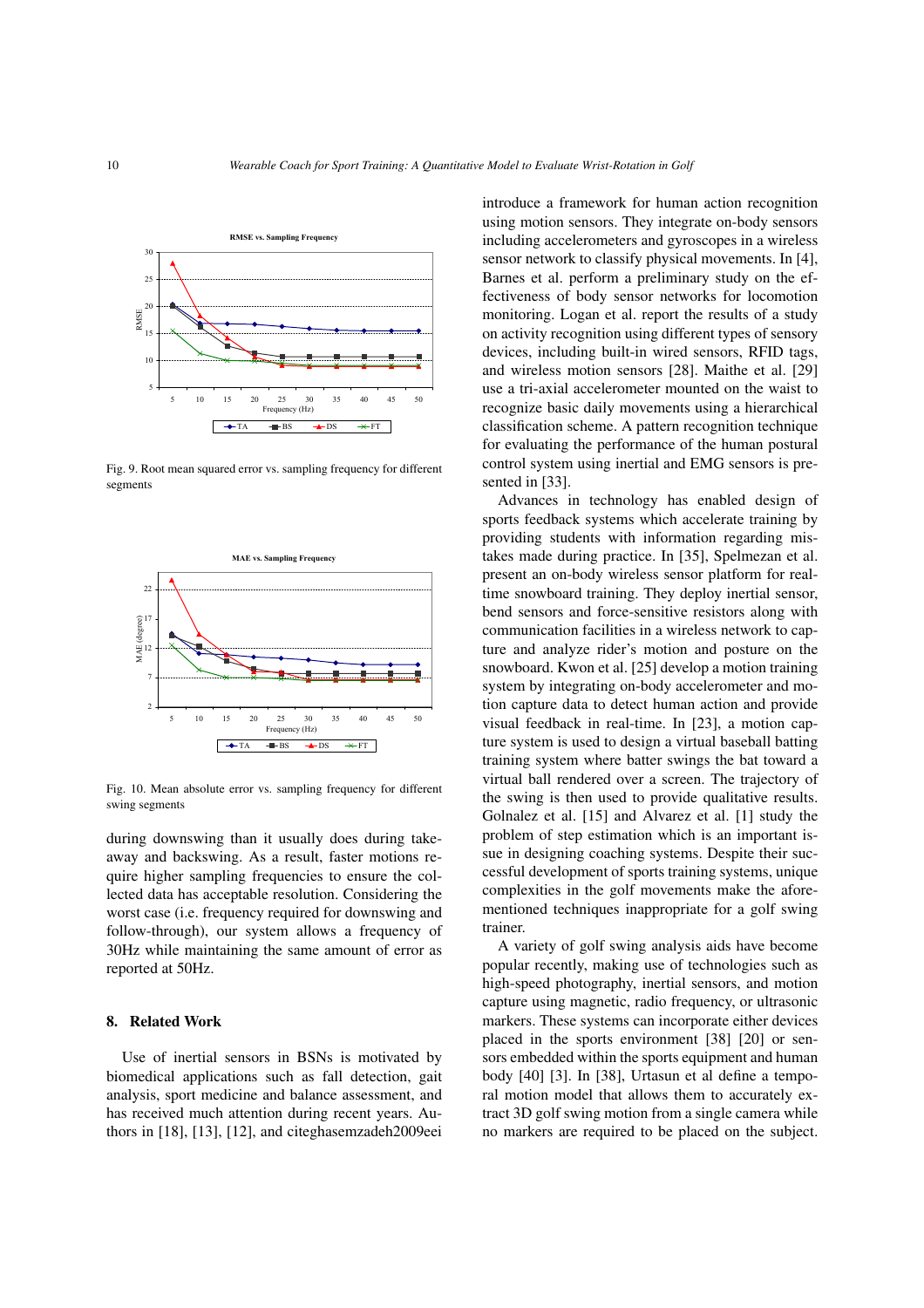The model allows them to overcome the obstacles of subject self-occlusion and movements which are perpendicular to the camera plane. This approach simplifies the computational complexity typical in motion capture by using only one camera instead of many. In [7], Betzler et al describe the application and limitations of 3D motion analysis in measuring golf swing motion. Golf-specific limitations of 3D motion analysis include the high velocity of the hands, club and ball; inaccuracies in determination of body segment rotations; vibration of markers at impact; and marker placement and occlusion. The authors designed a test setup to minimize the effect of these errors by using cameras and careful placement of several markers on the golfer and golf club. Kiat et al. [37] present a different approach to measure golf-swing motion. They place electrogoniometers along the left arm and utilize dual Euler angles and dual Euler velocity analysis to estimate the location and velocity of the club head. This method is able to provide details on the individual segmental contributions of the left arm to the final swing movement. The calculated club head path is verified by comparing those obtained through video analysis. In [22], inertial measurement units (IMU) were placed at the grip end of a golf club to measure acceleration and angular velocities with six degrees-offreedom for a golf putting training system. A putting robot capable of performing highly repeatable putts and independent measuring instruments as used to assess the accuracy of the sensor system. By using measurement theory, their system was able to provide the position of the club head to within 3 mm and the orientation of the clubface to within 0.5◦ . Golf training aids have also been proposed in [10], [24], and [26] which target specific problems faced by novice golfers. A swing guide is presented in [10] which aims to help the golfer coordinate the movements performed during a swing. The exercises the author recommends while using the device target the coordinated movement of the hips, shoulders, elbows, wrists, and the golf club. A mechanical golf swing training device is presented in [24] to help players perfect their backswing and downswing movements. The training device helps players focus on the non-dominant arm and shoulder while keeping the swing in the proper swing plane. The proposed device helps players to develop muscle memory in their upper body to produce a smooth, consistent, and controllable swing. Another training device in [26] helps players to maintain proper right leg positioning during the backswing. Its purpose is to restrict the lateral movement of the right leg away from the target

during the backswing while not hindering the forward movement of the legs during downswing and followthrough. In [2], the authors model the golf swing as a double pendulum system. Wireless inertial sensors are placed along the body and golf club to determine how closely the movements of the body follow predetermined motion rules. This is used as a quality measure for the golf swing. The authors define a physical model of the swing which accounts for the length of the backswing, the wrist-cock angle, energy transfer during the swing, the swing plane, and club-head speed. Examples of other golf swing analysis systems can be found in [30] and [32].

Though most of the above training systems are successful in introducing methods for golf swing analysis, the training aids can only be accessed at a specialized facility making widespread deployment difficult. Properties such as mobility and wearability make BSNs more promising for designing sport feedback systems. We take advantage of pattern recognition techniques in designing our training system to avoid the need for per-joint and complementary sensor deployment as required for kinematic analysis techniques.

# 9. Discussion and Future Work

Our quantitative model functions based on feature vectors from all sensor nodes across the network. With an exhaustive set of features obtained from each segment, this may yield in large volume of data for signal processing and communication. The amount of data required for signal processing, however, can be significantly reduced by the data reduction techniques described earlier. Since each sensor node partially contributes to the linear projections of PCA and LDA, it can combine local features using pre-obtained eigenvectors and transmit a single value for each trial to the base-station.

At this stage of our study, we process data offline. This is convenient for rapid prototyping and algorithm development. However, we have great suspicion that our algorithms for signal processing can be implemented and executed on the motes.

In this research, we focused on building our quantitative model for non-ideal movements due to wrist rotation. Evaluating this model for other types of incorrect swings requires controlling experiments for those types of errors. We plan to investigate this in future.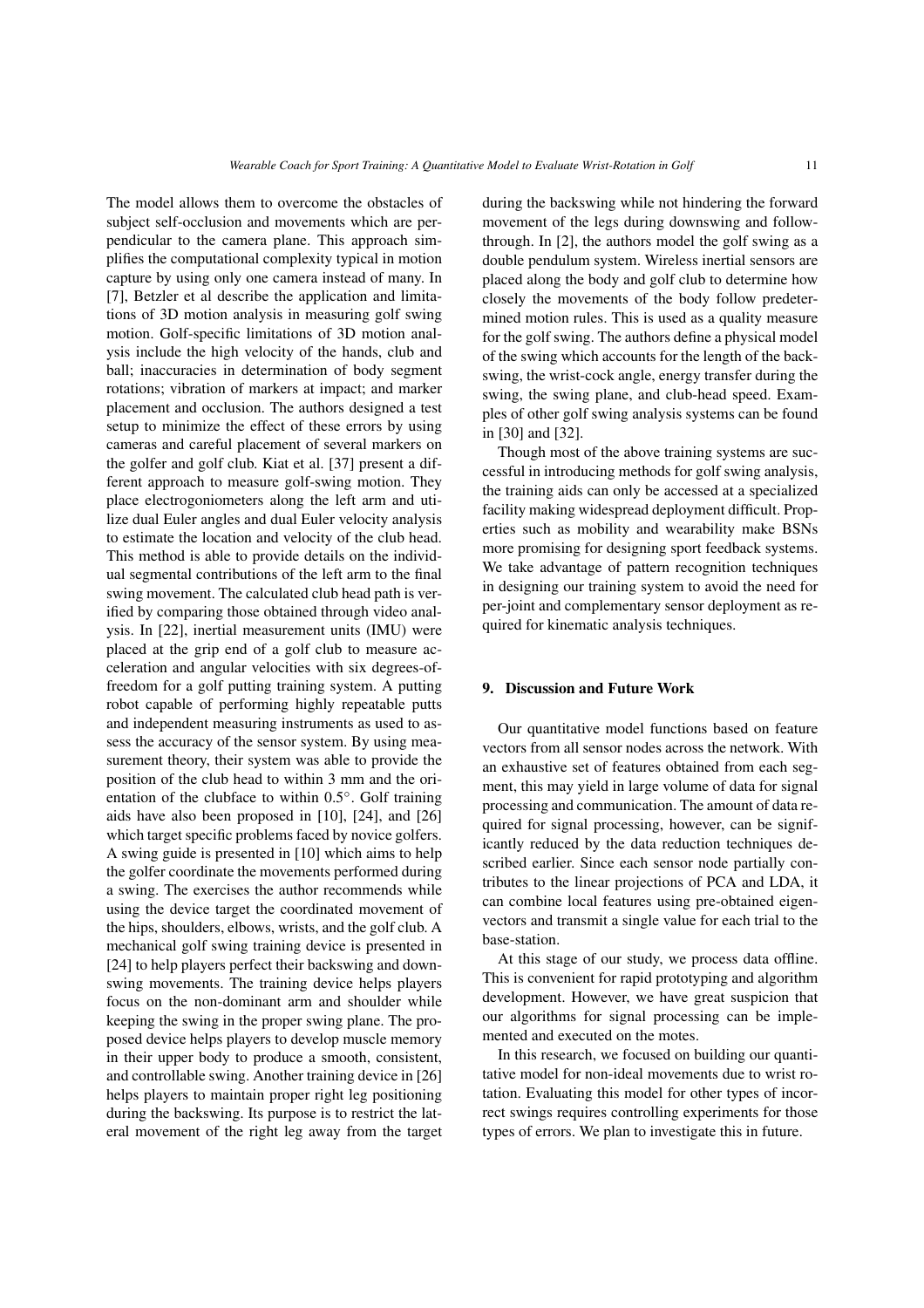# 10. Conclusions

In this paper, we presented a system which uses body sensor networks for the purpose of golf swing training. We developed a quantitative model which can provide feedback on quality of movements for the purpose of training. The system architecture, signal processing methods and experimental results of the system were presented. The results demonstrate that our model is able to provide information on the quality of a golf swing with respect to the angle of the wrist rotation.

### Acknowledgments

The authors would like to thank Dr. Michael Motes of Center for BrainHealth, UT-Dallas for his valuable input concerning development of the experimental protocol. The authors would also like to thank Ville-Pekka Seppa for his efforts in designing the sensor board.

### References

- [1] J.C. Alvarez, R.C. Gonzalez, D. Alvarez, A.M. Lopez, and J. Rodriguez-Uria. Multisensor Approach to Walking Distance Estimation with Foot Inertial Sensing. In *Engineering in Medicine and Biology Society, 2007. EMBS 2007. 29th Annual International Conference of the IEEE*, pages 5719–5722, 2007.
- [2] D. Arvind. The Speckled Golfer. 2008.
- [3] A. Baca and P. Kornfeind. Rapid Feedback Systems for Elite Sports Training. *IEEE Pervasive Computing*, pages 70–76, 2006.
- [4] J. Barnes and R. Jafari. Locomotion monitoring using body sensor networks. In *Proceedings of the 1st ACM international conference on PErvasive Technologies Related to Assistive Environments*. ACM New York, NY, USA, 2008.
- [5] M.D. Bellagamba. Athletic swing practice apparatus, June 18 1991. US Patent 5,024,443.
- [6] L. Benini, E. Farella, and C. Guiducci. Wireless sensor networks: Enabling technology for ambient intelligence. *Microelectronics Journal*, 37(12):1639–1649, 2006.
- [7] N. Betzler, S. Kratzenstein, F. Schweizer, K. Witte, and G. Shan. 3D Motion Analysis of Golf Swings. Poster at the 9 thInternational Symposium on the 3D Analysis of Human Movement. Valenciennes, France, 2006.
- [8] A.J. Cochran, J. Stobbs, and Golf Society of Great Britain. *Search for the Perfect Swing*. Triumph Books, 1968.
- [9] D.L. Donoho. High-dimensional data analysis: The curses and blessings of dimensionality. *Society Conference on Math Challenges of the 21st Century*, 2000.
- [10] J. Doss. Swing guide for golfer, July 3 2007. US Patent 7,238,117.
- [11] R.O. Duda, P.E. Hart, and D.G. Stork. *Pattern classification and scene analysis*. Wiley New York, 1973.
- [12] H. Ghasemzadeh, J. Barnes, E. Guenterberg, and R. Jafari. A phonological expression for physical movement monitoring in body sensor networks. In *Mobile Ad Hoc and Sensor Systems, 2008. MASS 2008. 5th IEEE International Conference on*, pages 58–68, 2008.
- [13] H. Ghasemzadeh, E. Guenterberg, K. Gilani, and R. Jafari. Action coverage formulation for power optimization in body sensor networks. In *Design Automation Conference, 2008. ASP-DAC 2008. Asia and South Pacific*, pages 446–451, 2008.
- [14] H. Ghasemzadeh, E. Guenterberg, and R. Jafari. Energy-Efficient Information-Driven Coverage for Physical Movement Monitoring in Body Sensor Networks. *Selected Areas in Communications, IEEE Journal on*, 27(1):58–69, 2009.
- [15] R.C. Gonzalez, D. Alvarez, A.M. Lopez, and J.C. Alvarez. Modified Pendulum Model for Mean Step Length Estimation. In *Engineering in Medicine and Biology Society, 2007. EMBS 2007. 29th Annual International Conference of the IEEE*, pages 1371–1374, 2007.
- [16] http://www.homeswingtrainer.com/. Home Swing Trainer.
- [17] Patria A Hume, Justin Keogh, and Duncan Reid. The role of biomechanics in maximising distance and accuracy of golf shots. *Sports Medicine*, 35:429–449(21), 2005.
- [18] R. Jafari, W. Li, R. Bajcsy, S. Glaser, and S. Sastry. Physical Activity Monitoring for Assisted Living at Home. In *IFMBE Proceedings*, volume 13, page 213. Springer, 2007.
- [19] I.T. Jolliffe. *Principal component analysis*. Springer New York, 2002.
- [20] I. Karliga and J.N. Hwang. Analyzing Human Body 3-D Motion of Golf Swing From Single-Camera Video Sequences. In *Acoustics, Speech and Signal Processing, 2006. ICASSP 2006 Proceedings. 2006 IEEE International Conference on*, volume 5, 2006.
- [21] D.H. Kim, P.J. Millett, J.J.P. Warner, and F.W. Jobe. Shoulder Injuries in Golf. *American Journal of Sports Medicine*, 32(5):1324, 2004.
- [22] K. King, SW Yoon, NC Perkins, and K. Najafi. Wireless MEMS inertial sensor system for golf swing dynamics. *Sensors & Actuators: A. Physical*, 141(2):619–630, 2008.
- [23] T. Komura, A. Kuroda, and Y. Shinagawa. NiceMeetVR: facing professional baseball pitchers in the virtual batting cage. In *Proceedings of the 2002 ACM symposium on Applied computing*, pages 1060–1065. ACM New York, NY, USA, 2002.
- [24] R.F. Kuster. Golf swing training device, November 20 2003. US Patent App. 10/717,841.
- [25] D.Y. Kwon and M. Gross. Combining body sensors and visual sensors for motion training. In *Proceedings of the 2005 ACM SIGCHI International Conference on Advances in computer entertainment technology*, pages 94–101. ACM Press New York, NY, USA, 2005.
- [26] J. Lane. Golf swing training method, February 15 2000. US Patent 6,024,656.
- [27] Q. Li, J. Ye, and C. Kambhamettu. Linear Projection Methods in Face Recognition under Unconstrained Illuminations: A Comparative Study. In *IEEE Computer Society Conference on Computer Vision and Pattern Recognition*, volume 2. IEEE Computer Society; 1999, 2004.
- [28] B. Logan, J. Healey, M. Philipose, E.M. Tapia, and S. Intille. A Long-Term Evaluation of Sensing Modalities for Activity Recognition. *Lecture Notes in Computer Science*, 4717:483, 2007.